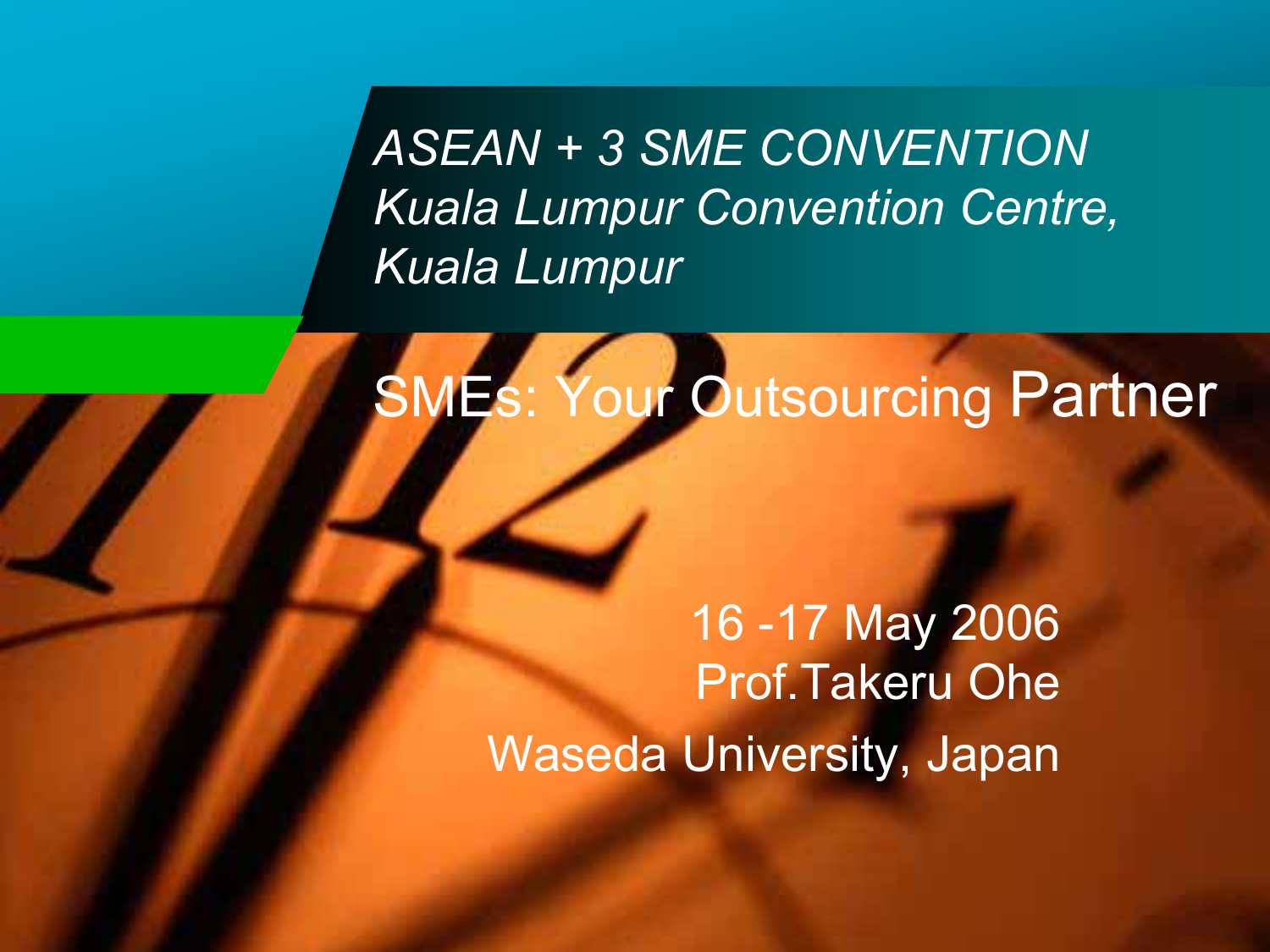

- $\bullet$  Waseda University and Agreement with Sumida-ku, Tokyo Japan
- $\bullet$  Entrepreneurship Course for MOT Program, Waseda University
- •Five Growth Strategies for SMEs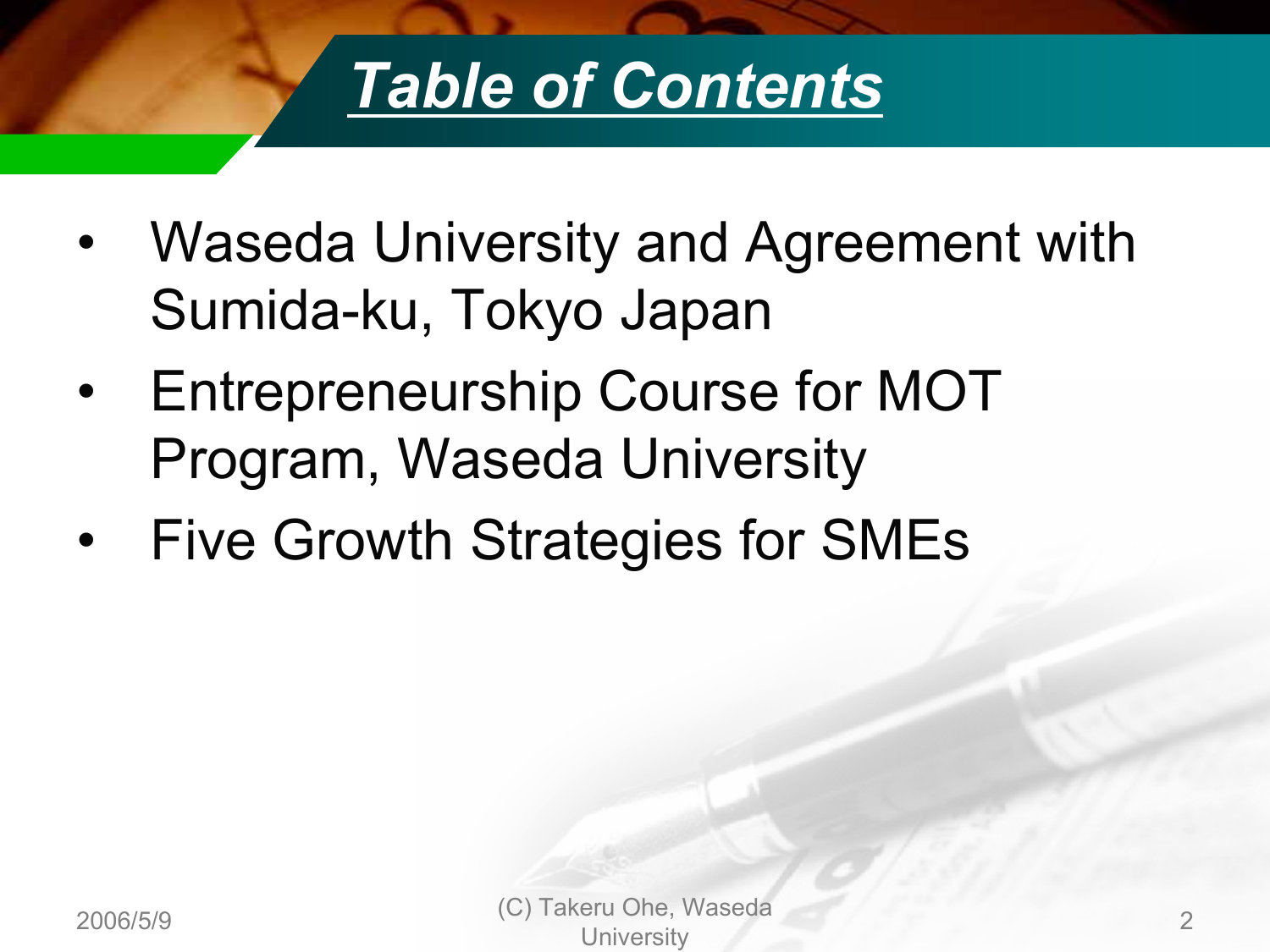# *Waseda University*



- Established in1882
- Third largest university in Japan
- •Motto: Independence of Learning
- The Graduate School of Asia-Pacific Studies (GSAPS)
- MBA and MOT
- NTU-Waseda Double MBA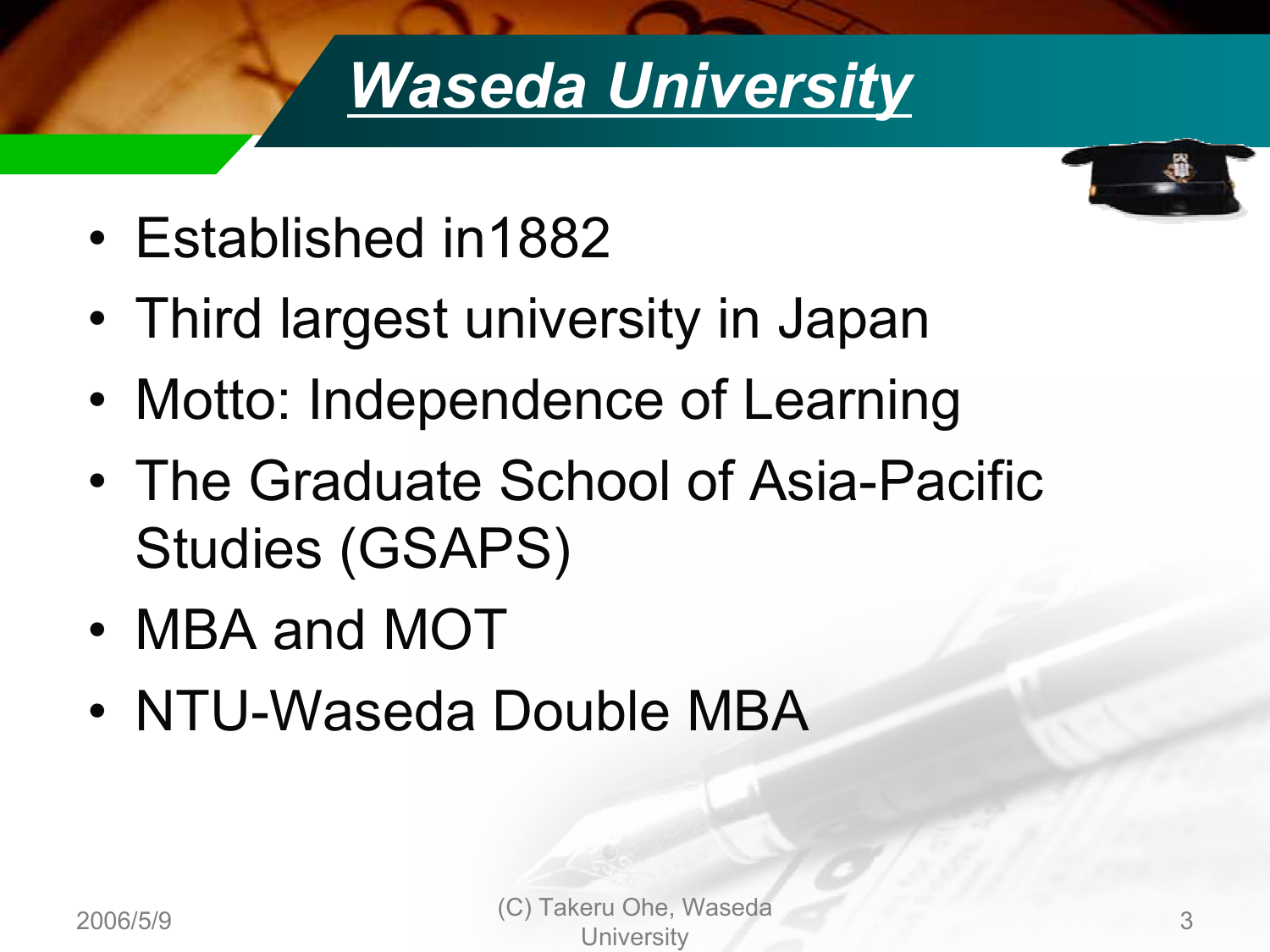*Comprehensive Agreement between Waseda University and Sumida-ward, Tokyo*

## On Dec. 25, 2002

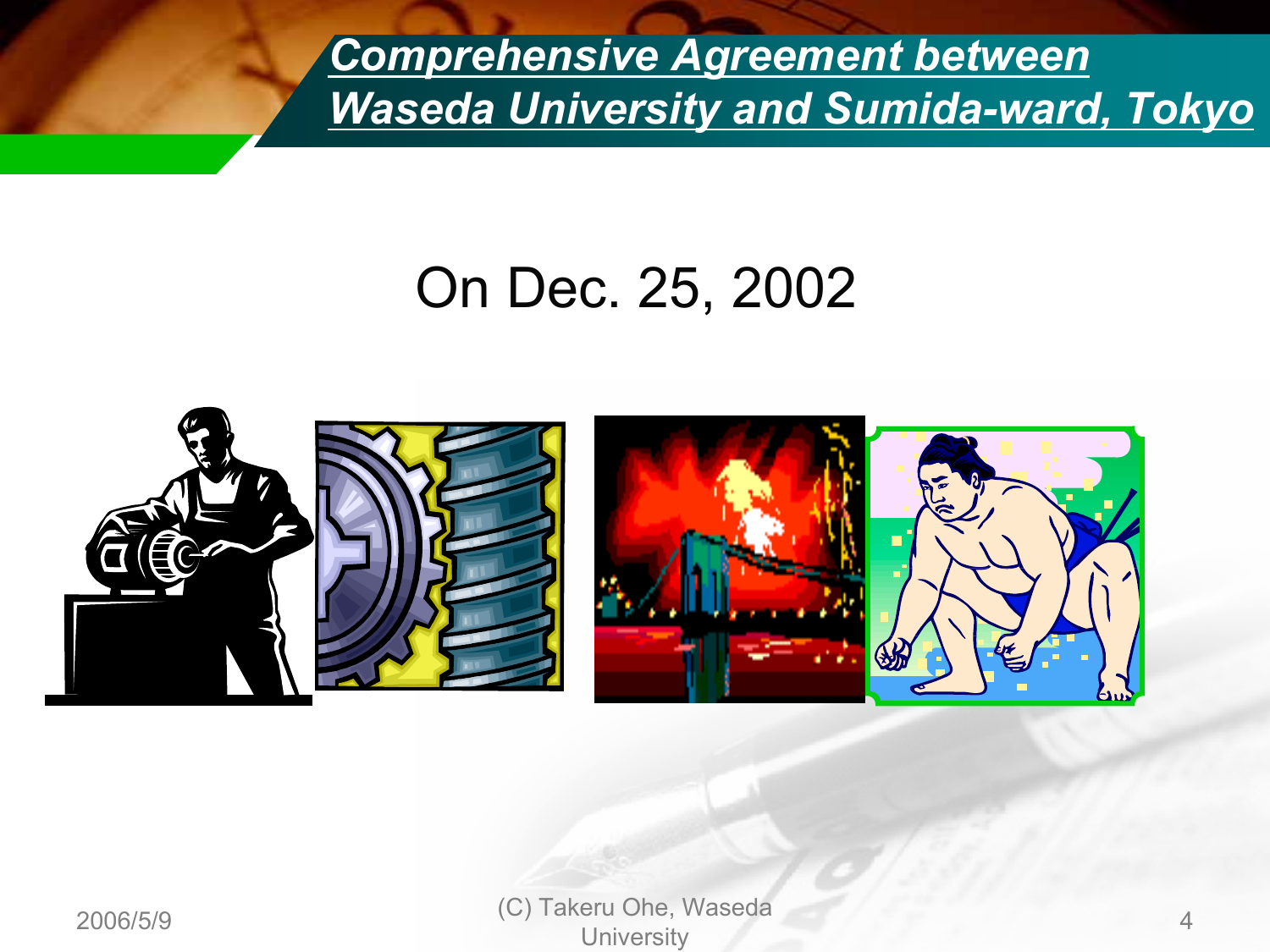## *Proposal 1*



2006/5/9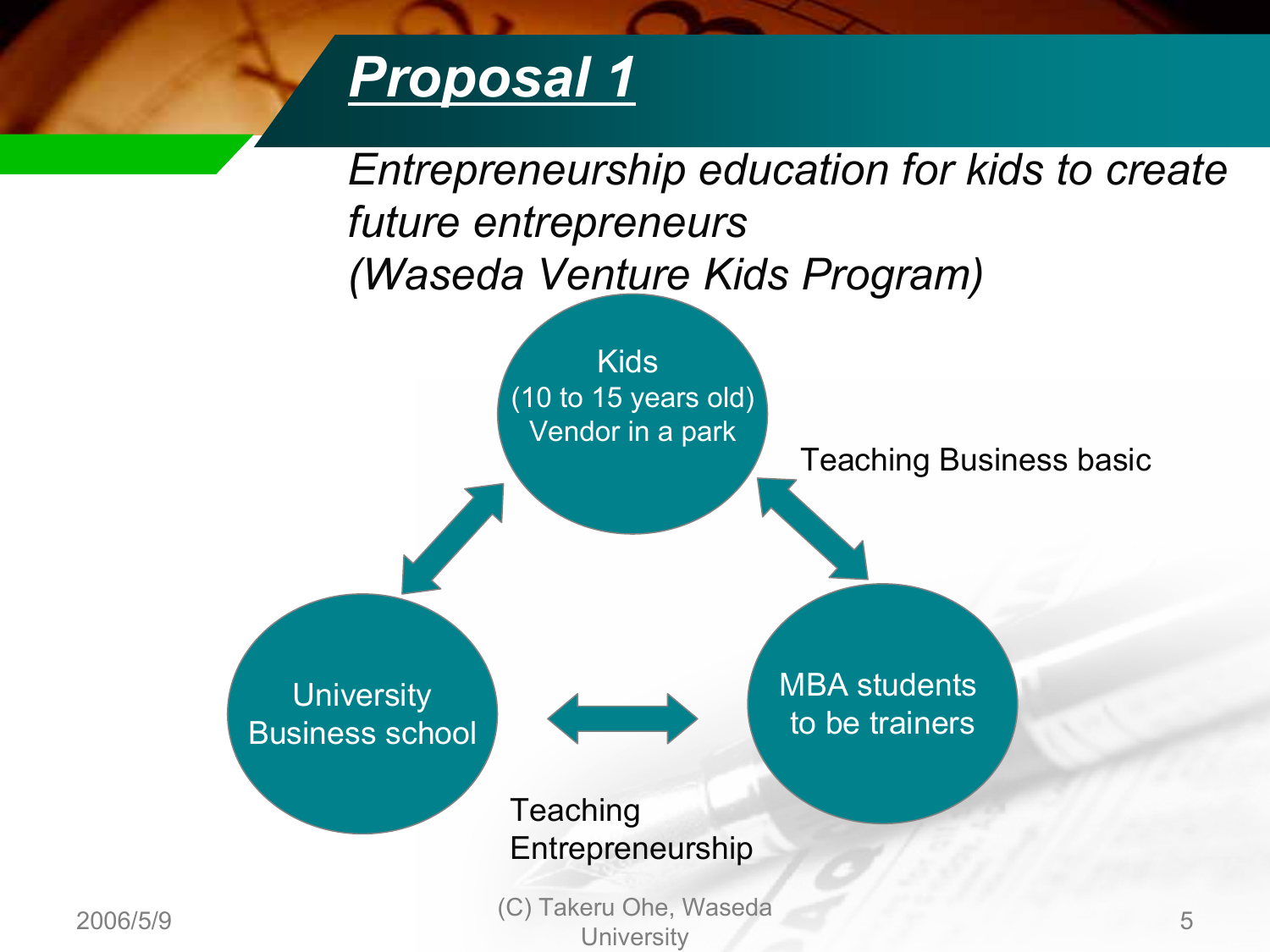

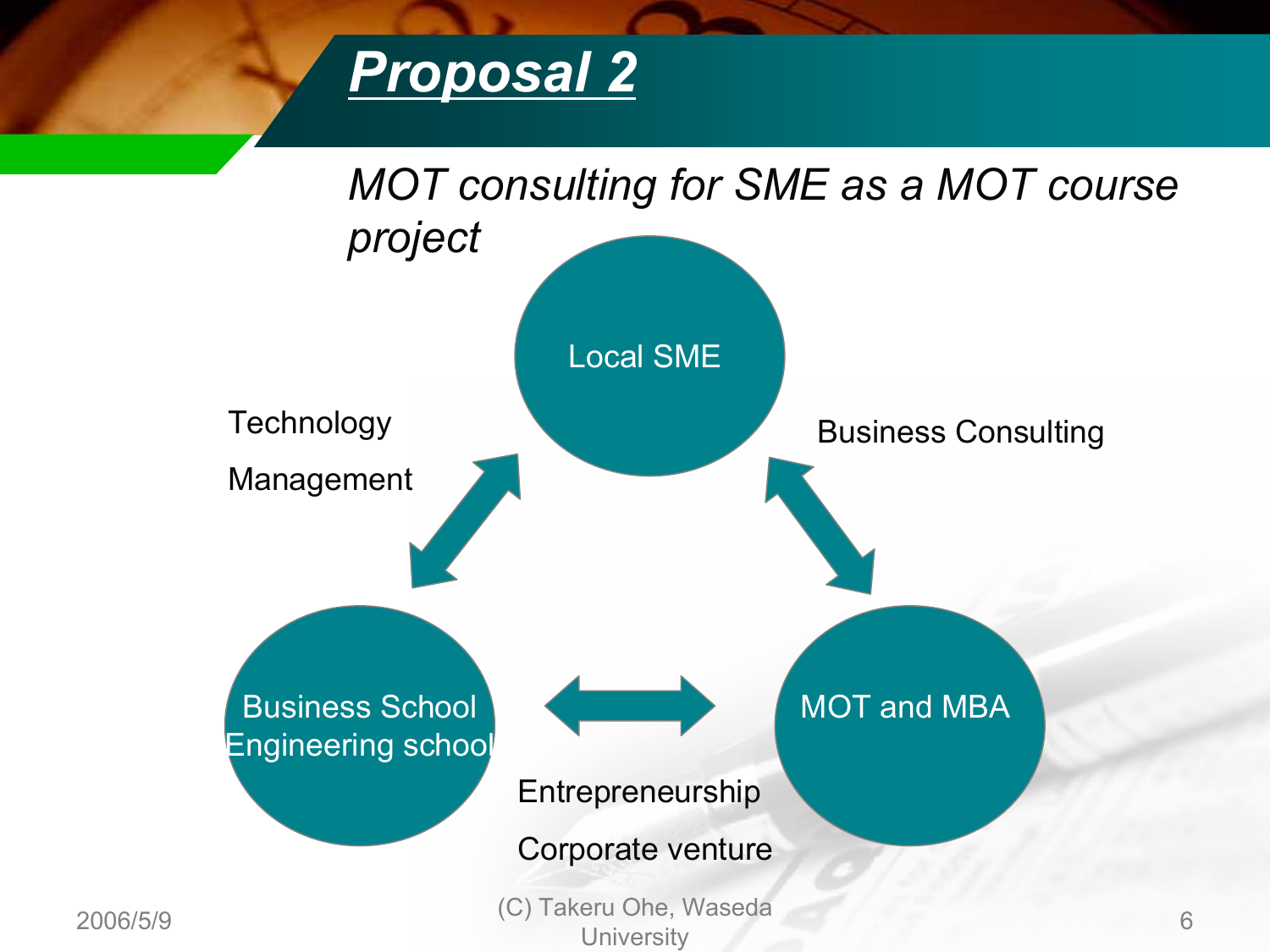# *Hamano Products, K.K.*

#### 20 employees company Currently a 250 million yen breakeven operation Sheet metal works as a subcontractor



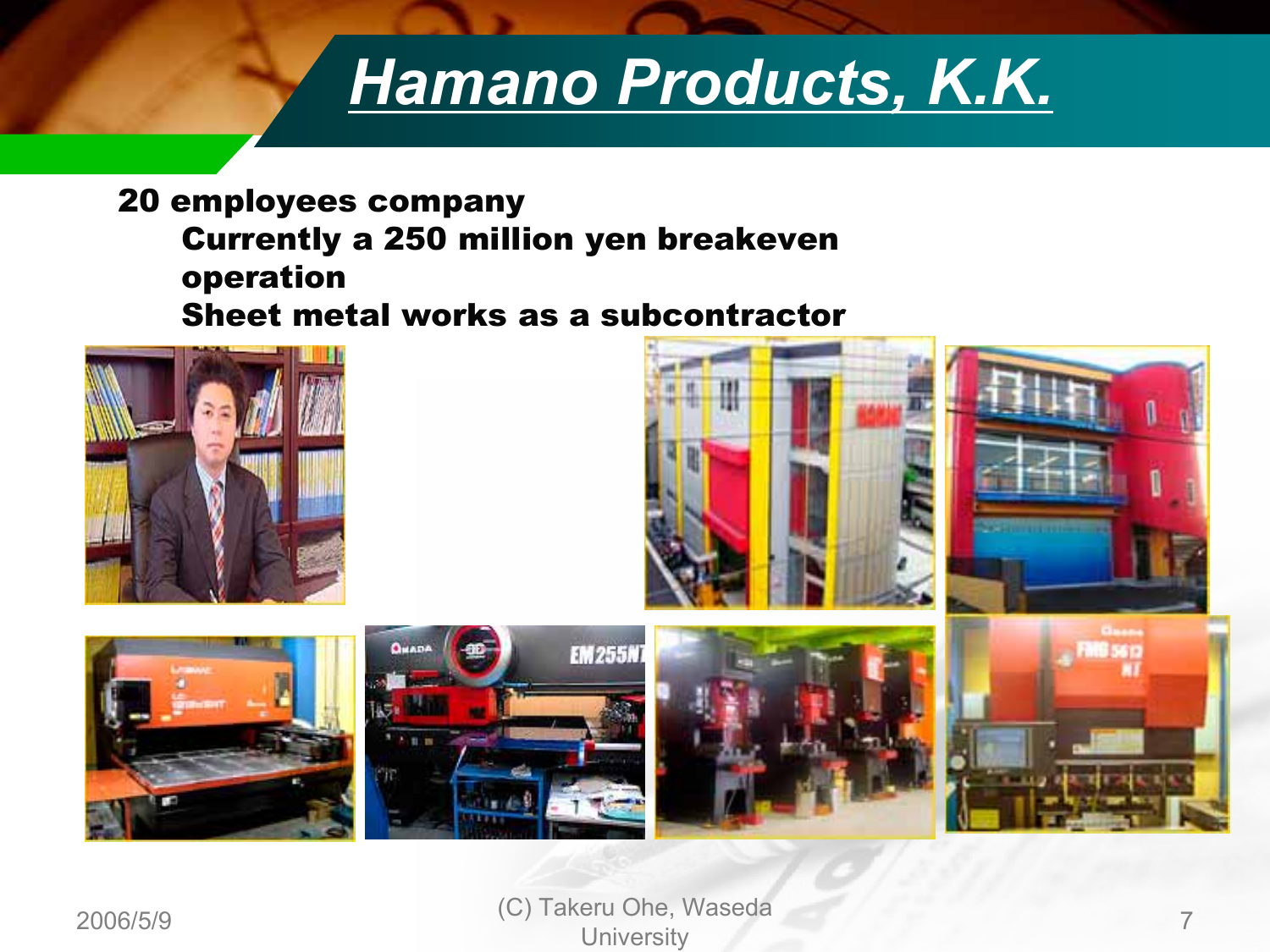

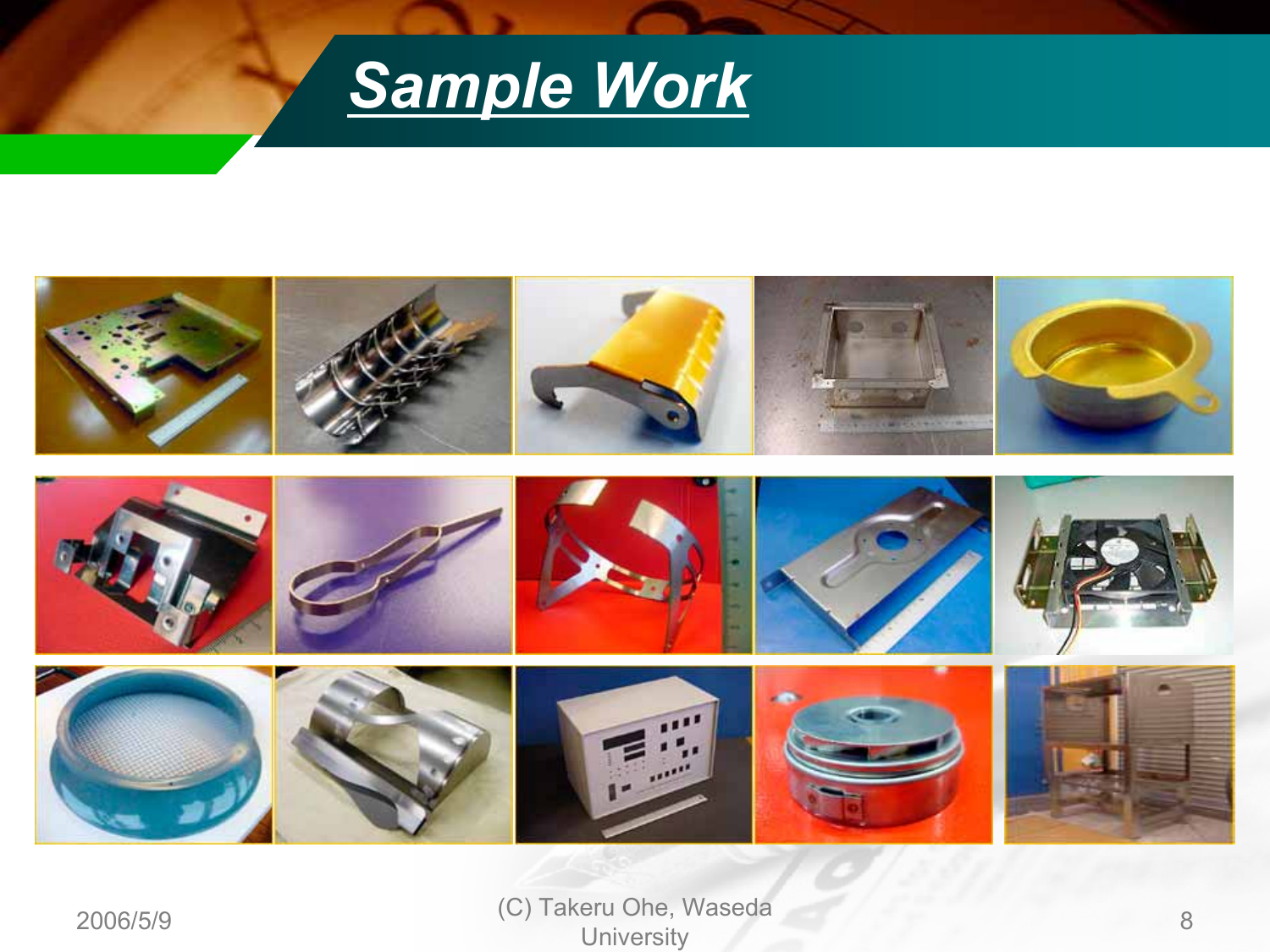# *Definition of SME in Japan*

- SME
	- Manufacturing company: less than 300 employees, or less than capital 300 Million yen
	- Retailing company: less than 50 employees, capital 50 million yen
- • Micro Business (unofficially)
	- Less than 20 employees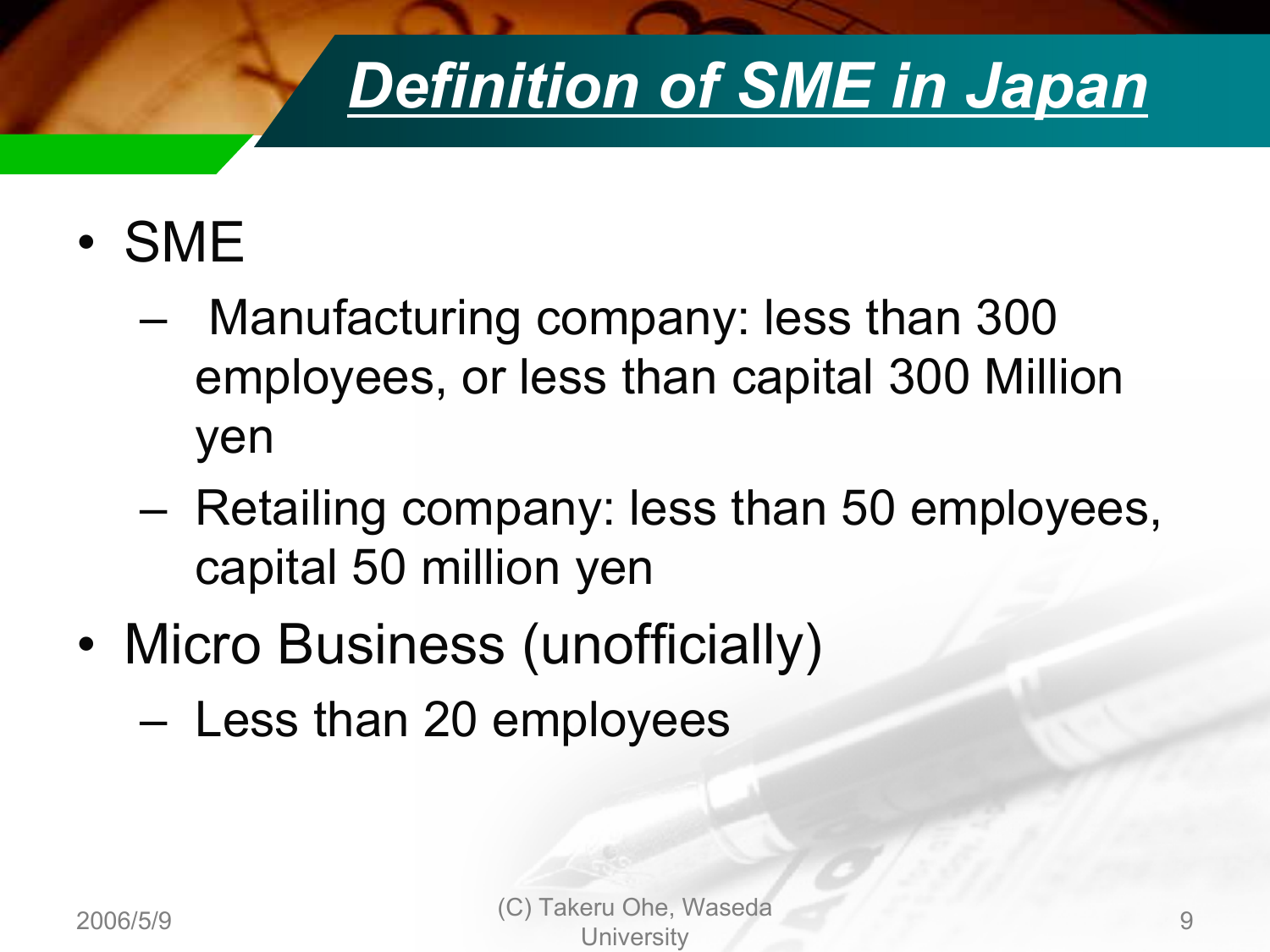

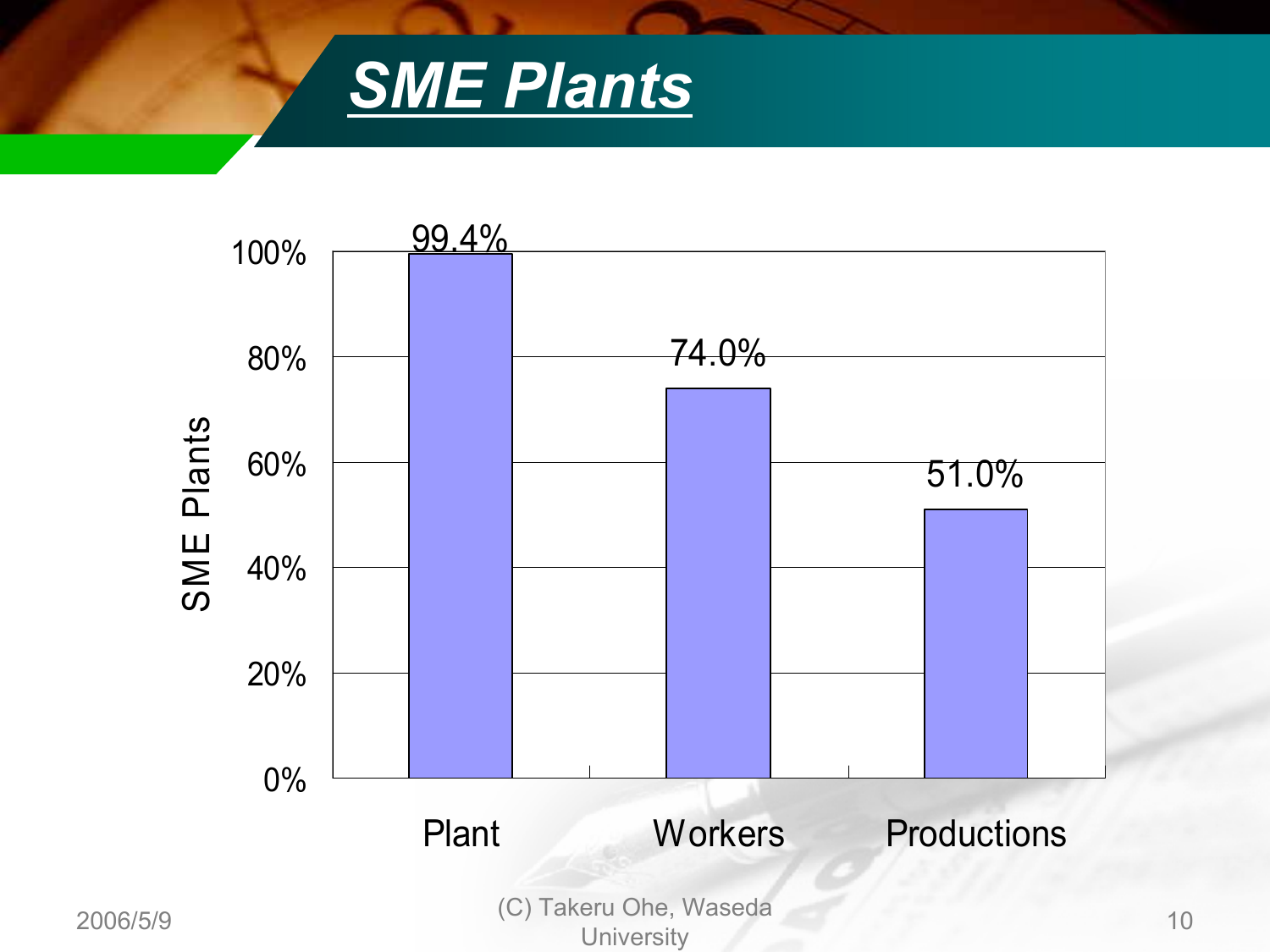## "*Parent Businesses are Not Interested In Continuing*"

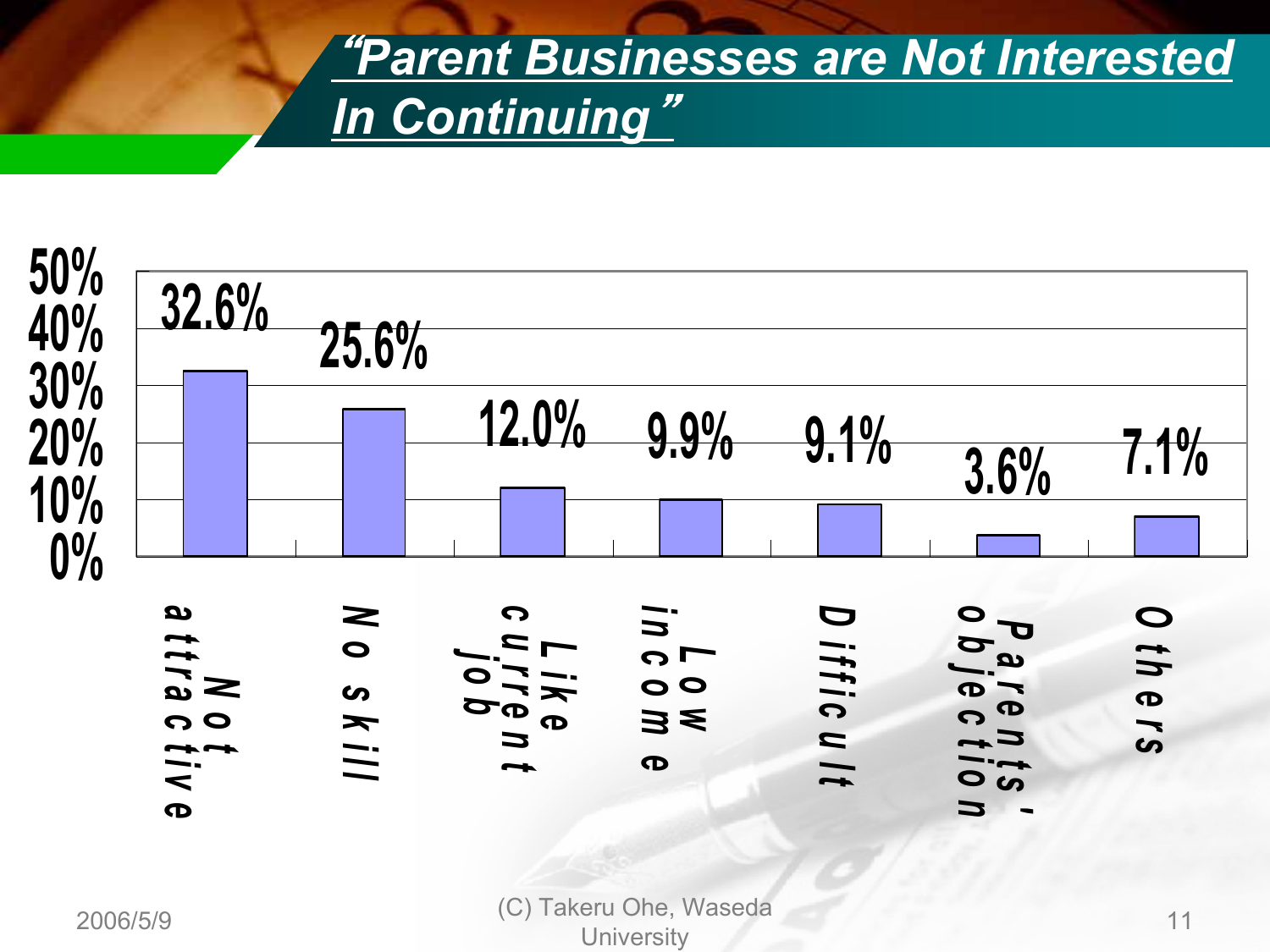*Problems Related to The Metal Processing Industry in Japan*

- • The industry consists mainly of SME companies
- Experienced decline in both numbers and sales during the last ten years
	- Customers have shifted to overseas operations
	- Competition with lower-priced overseas companies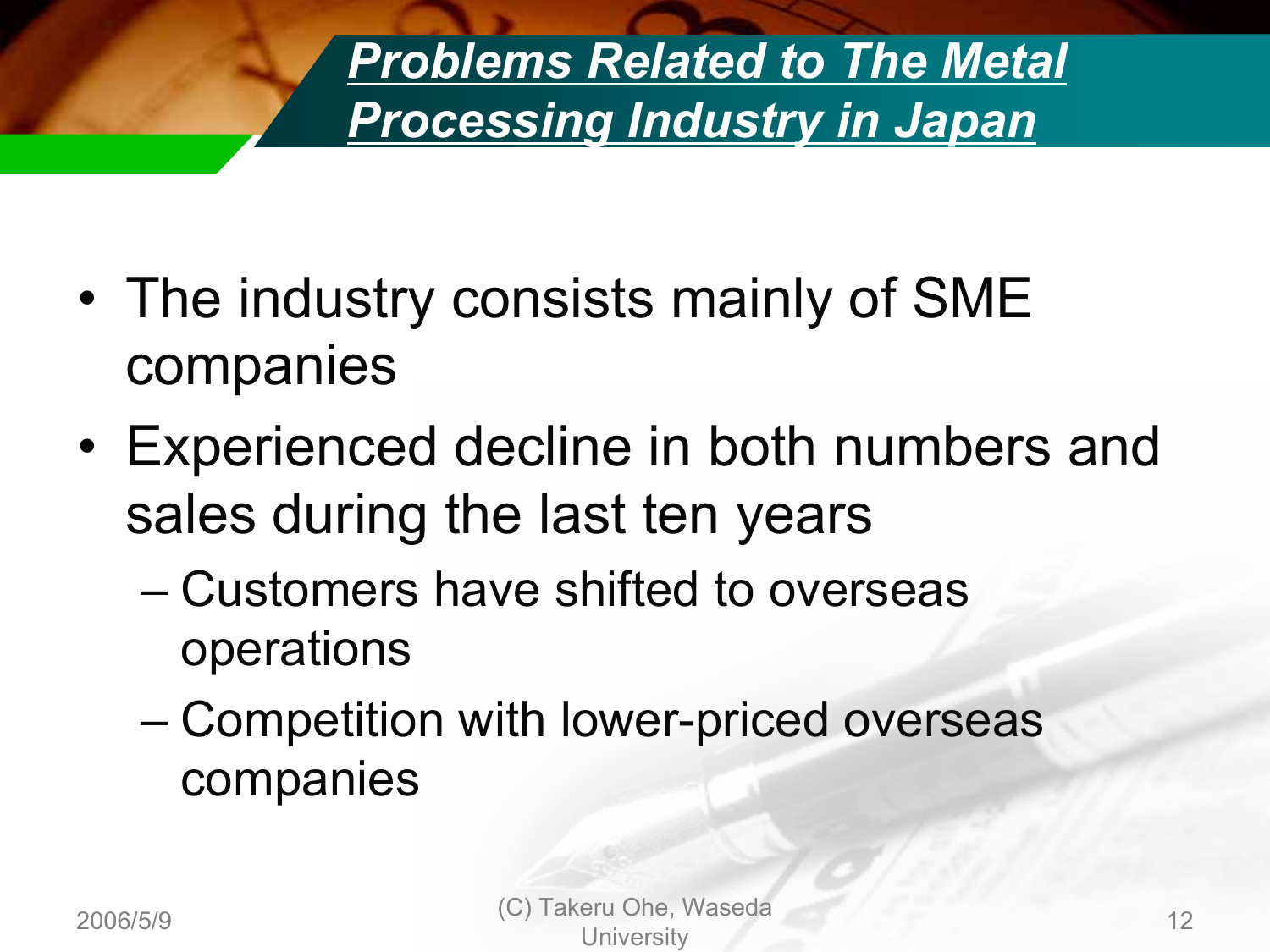

- Turn a breakeven company into a profitable company within a short time
- • Develop a vision and a growth scenario for micro-company to become IPO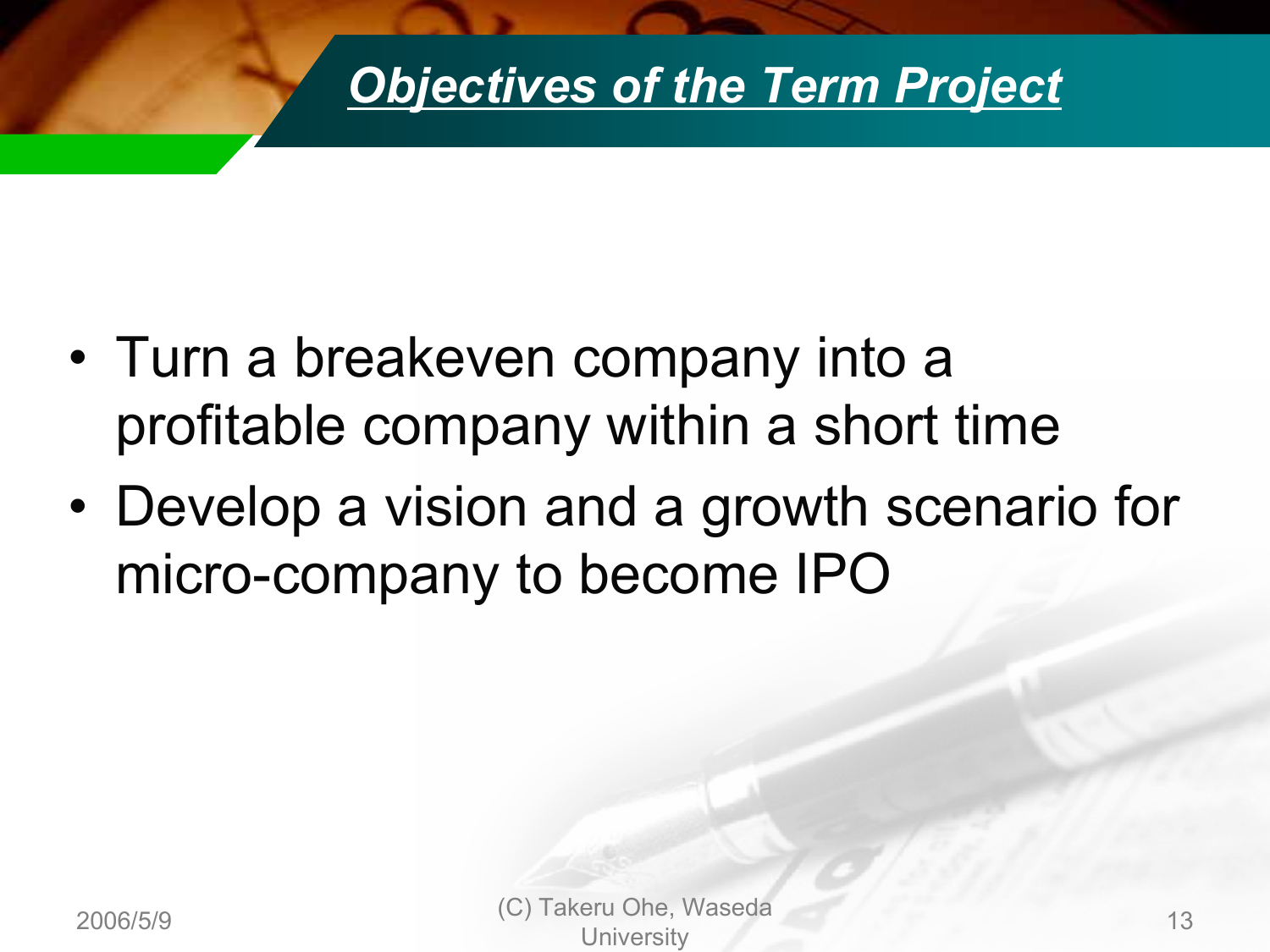## *Observations at Hamano Products K.K*

- •Orders received by fax, mail, direct
- •Small repeat orders
- •Limited employees can input data
- •Short-notice orders
- •High turnover of employees: no technology accumulation
- •High defective fraction: 2% to 10%
- •Limited employees can do quotations and slow quotations
- •No standard delivery method
- •No cause analysis of failure to receive an order
- •No standard Job Work Instructions
- •No profit management
- •A six-day work week
- •Overtime payment is almost equal to monthly salary
- •Very unorganized workplace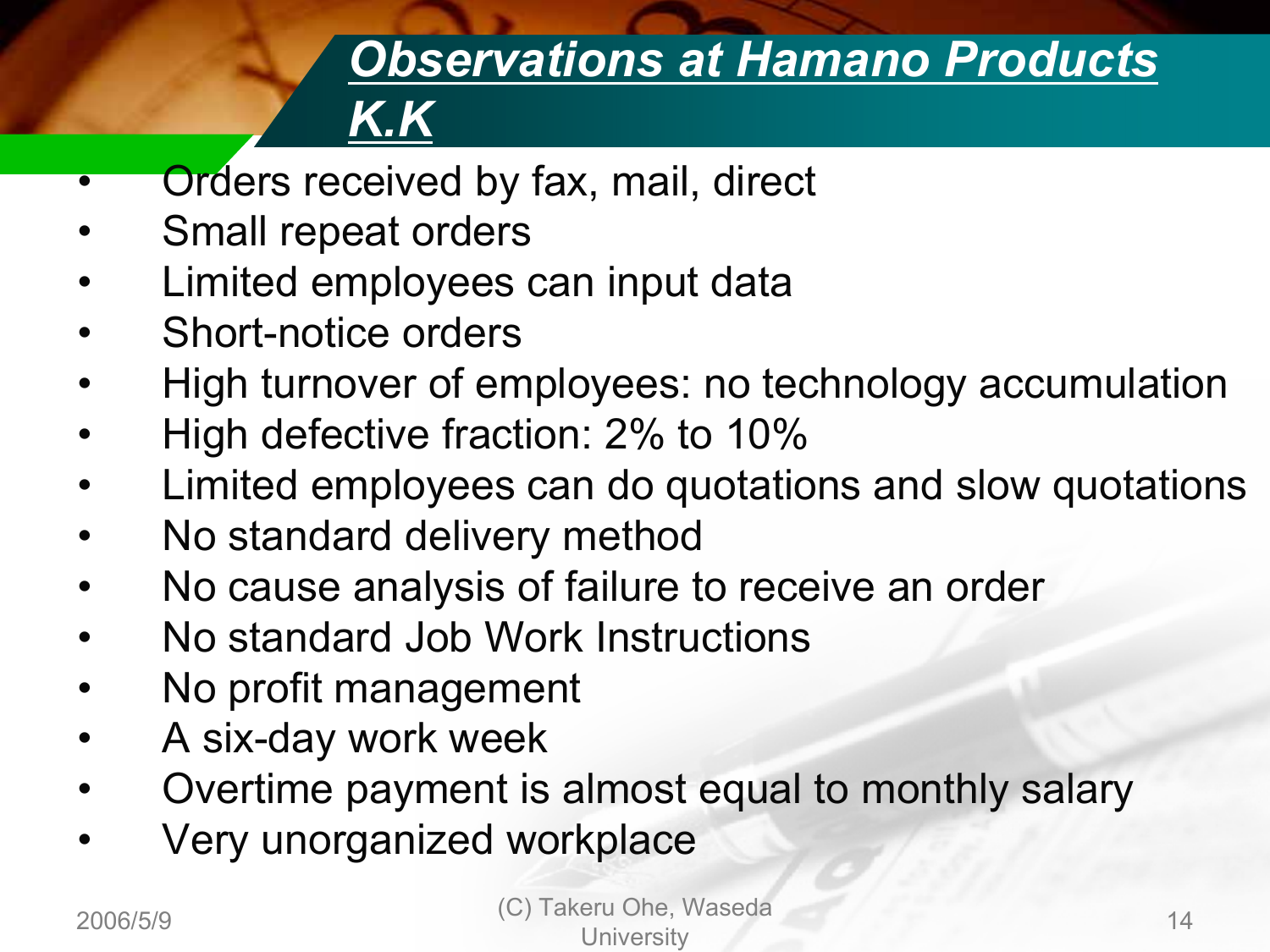# *Five Growth Strategies*

|                | Lens                      | <b>Strategy</b>                        | <b>Strategic Tool</b>          |
|----------------|---------------------------|----------------------------------------|--------------------------------|
|                | <b>Customers</b>          | Transform the customer's<br>experience | Consumption chain<br>analysis  |
| $\overline{2}$ | Products and<br>offerings | Transform the offerings                | Attribute mapping              |
| 3              | Key metrics               | Redefine profit drivers                | Unit of business<br>analysis   |
| 4              | Industry shifts           | Exploit industry shifts                | Industry shift<br>framework    |
| 5              | Emerging<br>opportunities | Enter new markets                      | Tectonic triggers<br>framework |

MarketBusters HBSP 2005 Rita McGrath and Ian MacMillan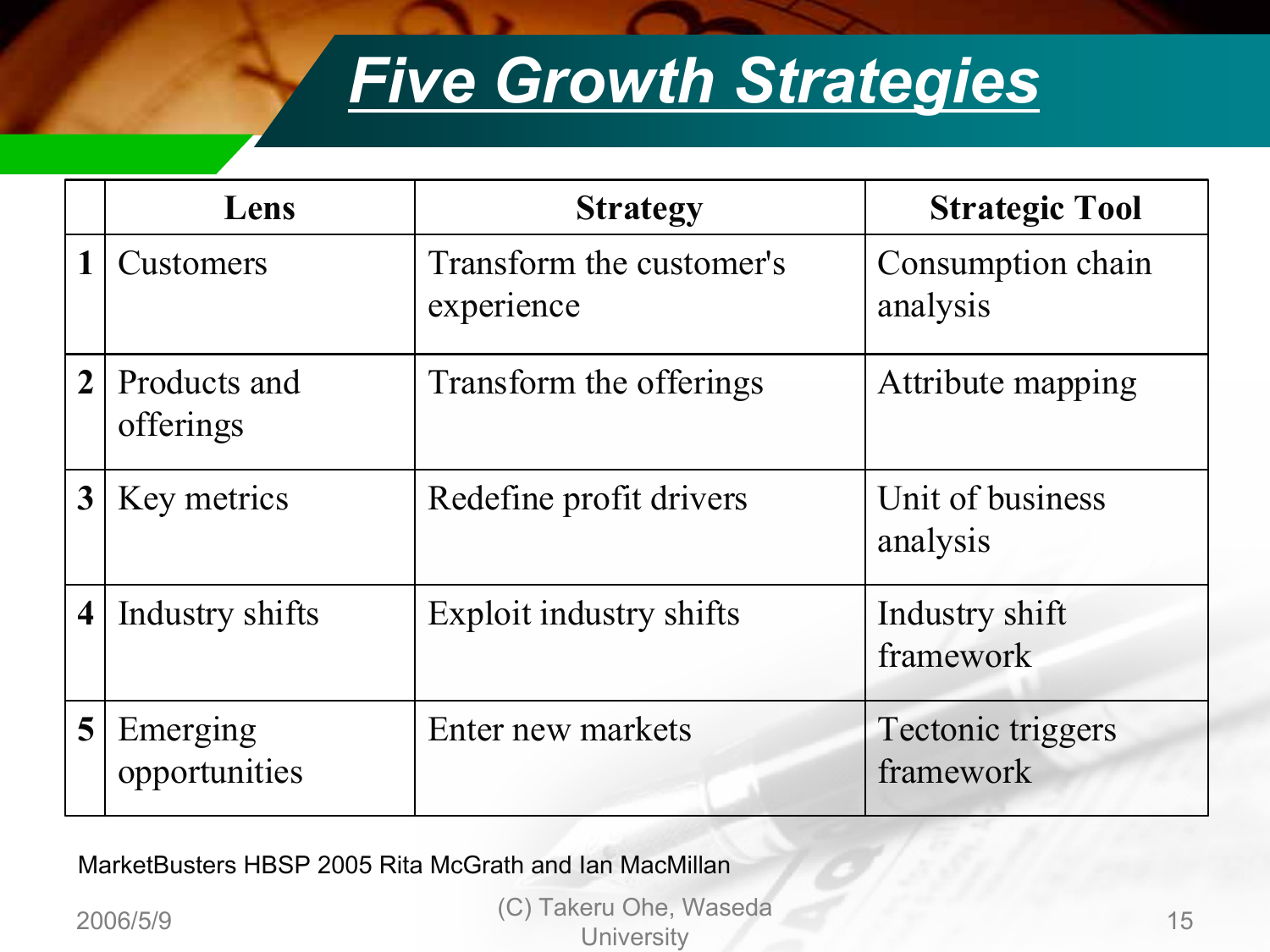# *Strategy 1*

*Improving Customer Experience with Offerings*

• The home page was designed to help the large company designers complete the order-purchase transaction – including researching, price negotiation, and delivery – online.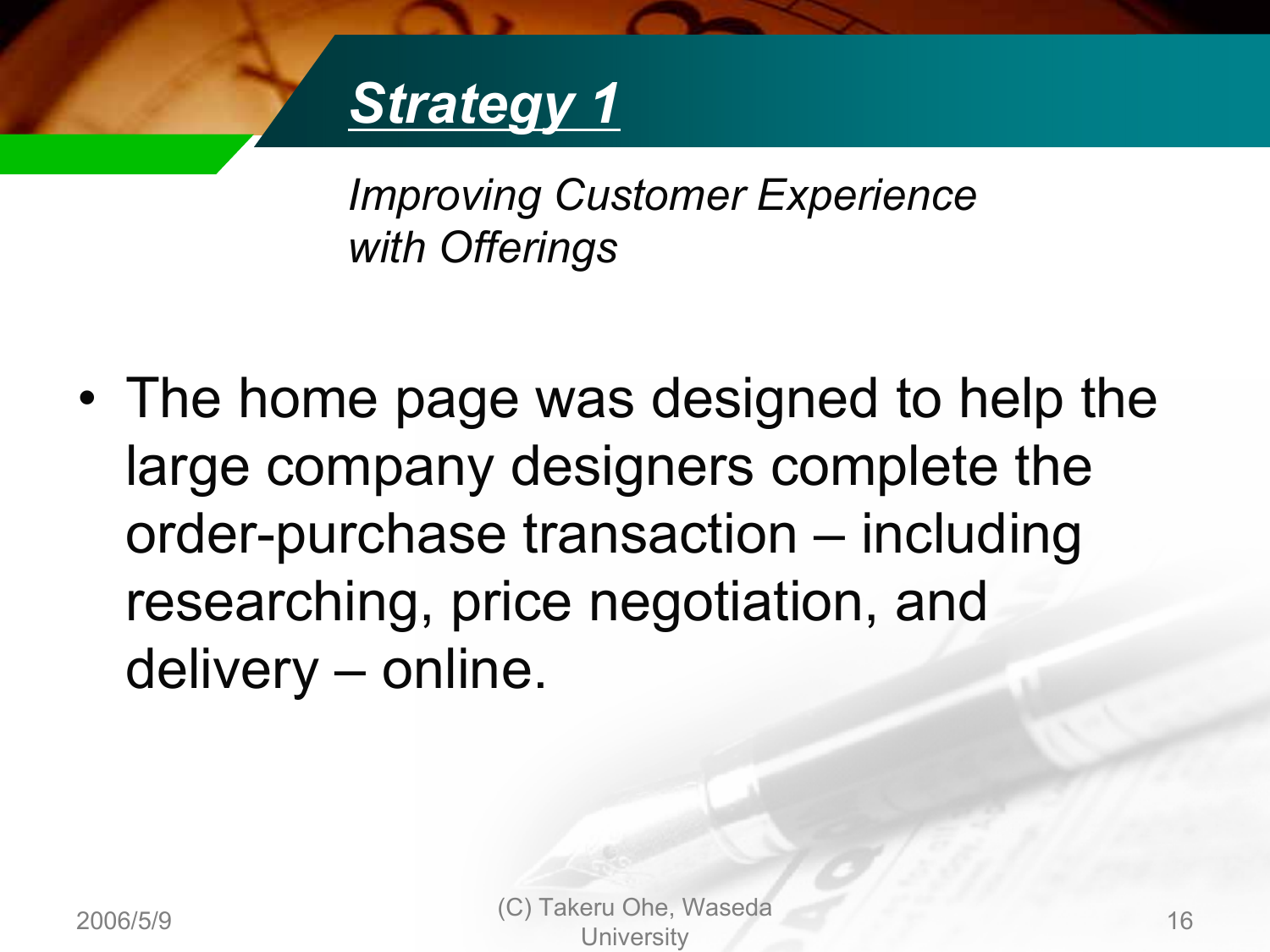

### *Product Offering*

| <b>Main customers: Large manufacturers directly</b>                                      |                                                          |                                      |  |  |
|------------------------------------------------------------------------------------------|----------------------------------------------------------|--------------------------------------|--|--|
| <b>Nonnegotiable</b>                                                                     | <b>Differentiator</b>                                    | <b>Exciter</b>                       |  |  |
| Fast and accurate delivery.<br>Accurate delivery and high<br>quality.<br>Obtain ISO14000 | Introducing the solutions<br>for the difficult questions | Fast and standardized<br>estimation. |  |  |
| <b>Tolerable</b>                                                                         | <b>Dissatisfier</b>                                      | <b>Enranger</b>                      |  |  |
| High price                                                                               | Limited technology                                       |                                      |  |  |
| <b>So What</b>                                                                           | <b>Parallel</b>                                          |                                      |  |  |
| Pictures and hobbies of<br>employees.                                                    | <b>ISO 9000</b>                                          |                                      |  |  |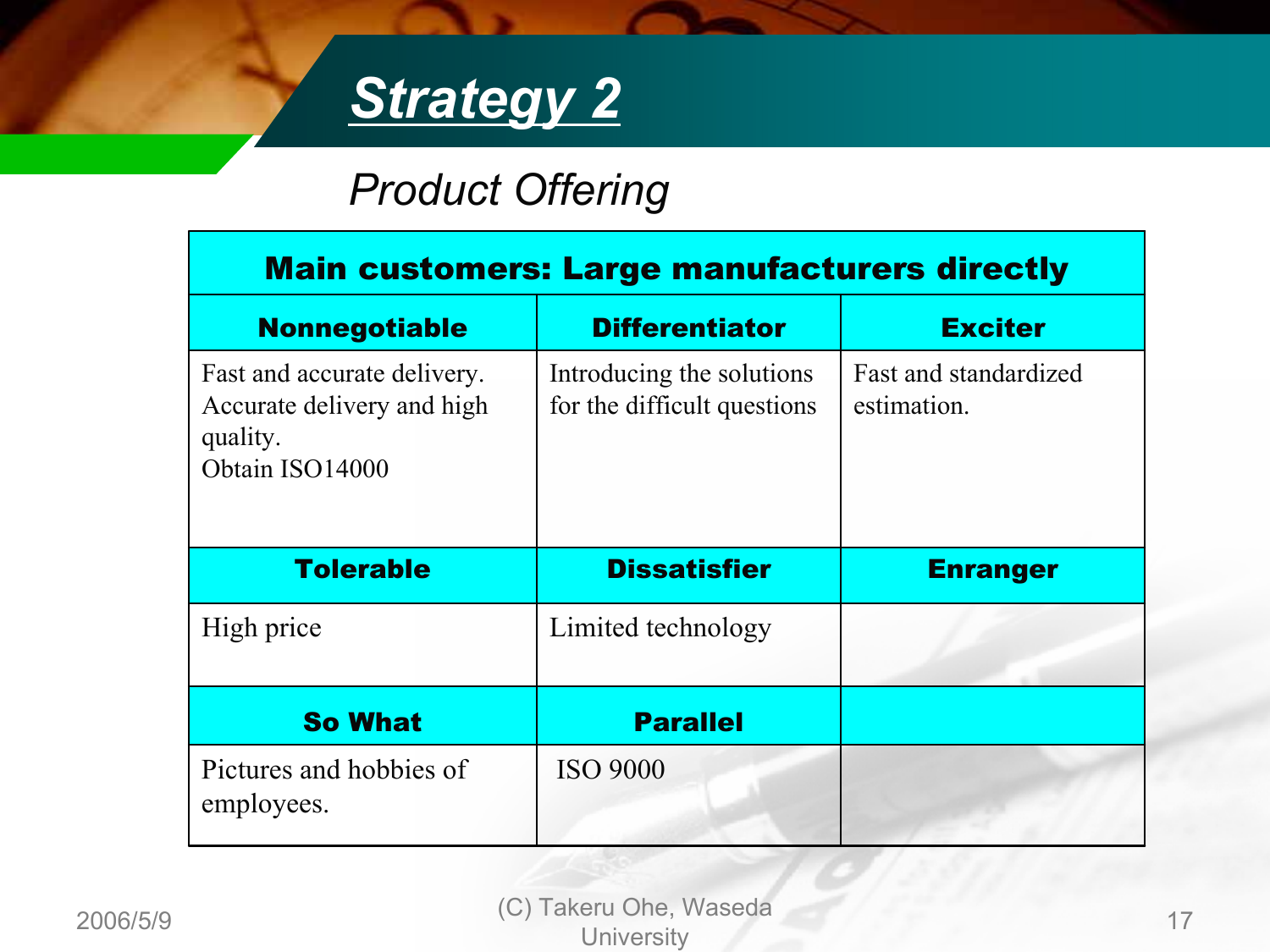# *Strategy 3*

## *Modifying the Business Unit*

- From the sales of metal processing work to the sales of assembled finished products and consulting fees from consulting work.
- Change of a very low profit rate of metal processing work to higher profit rate of consulting and assembly work.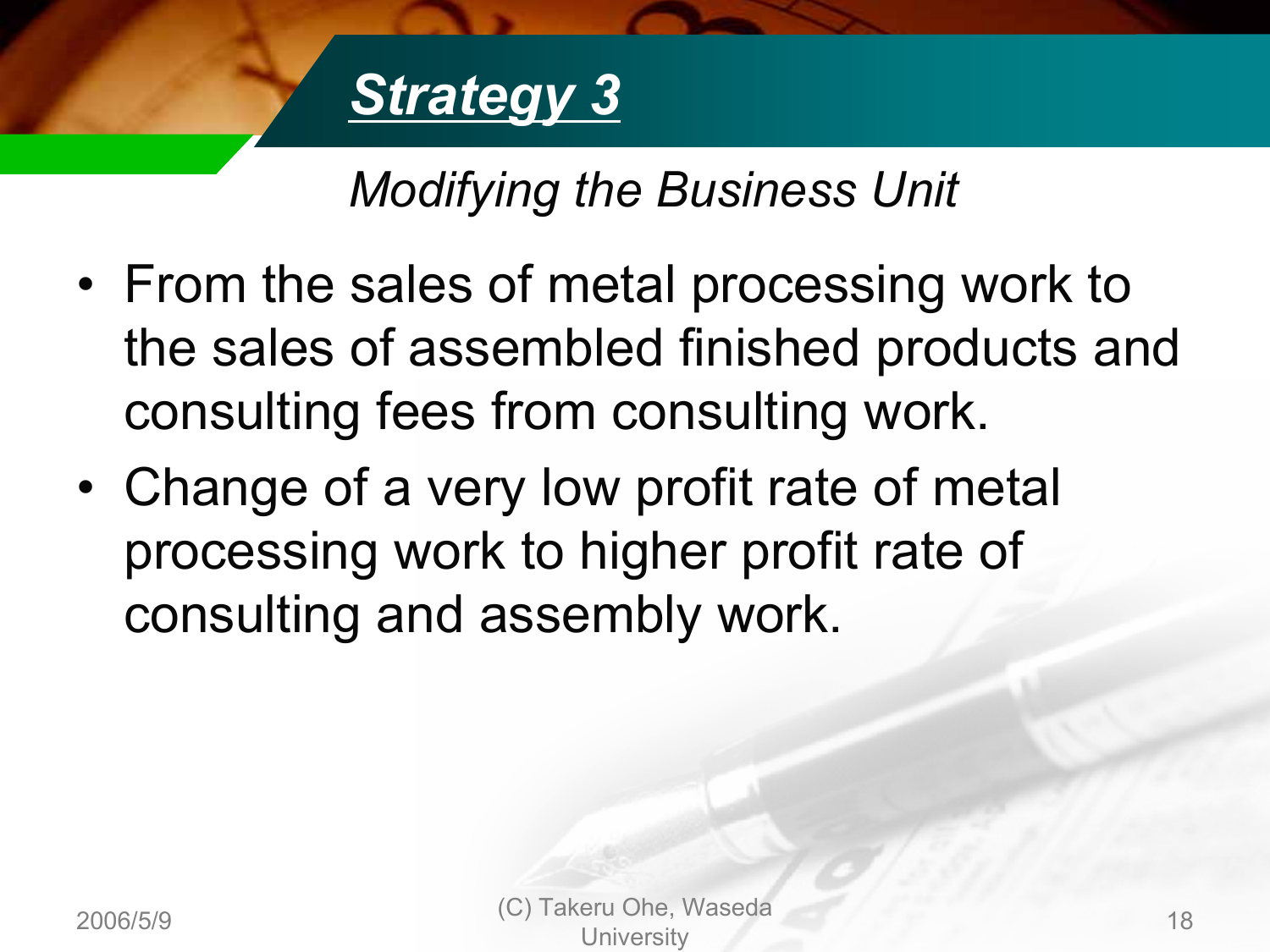# *Strategy 4*

### *Taking Advantage of Industry Shifts*

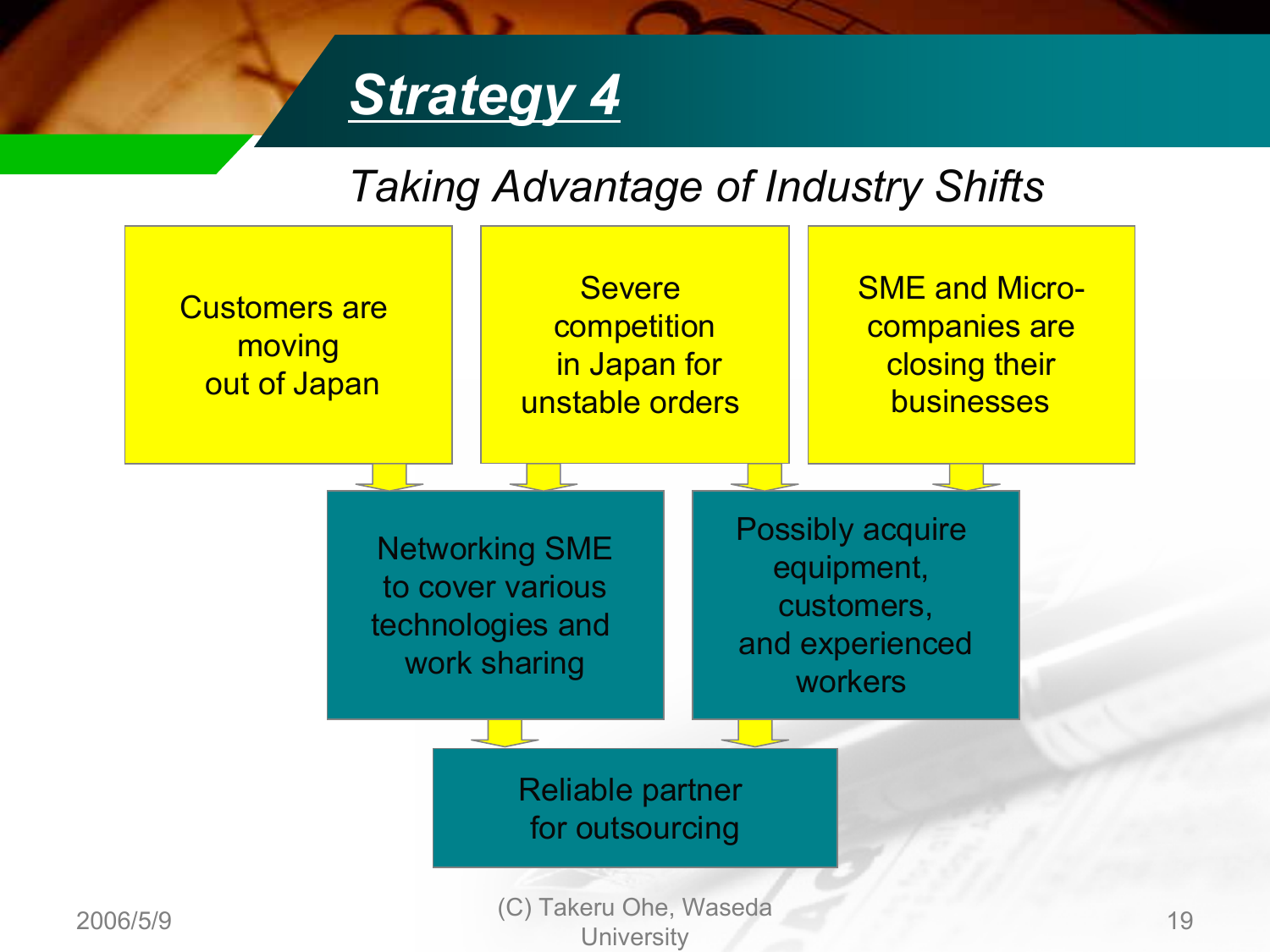

*New Business Opportunity*

- New materials such as titan, magnesium, and ceramic through academic-industrial alliance
- New mold technology through academicindustrial alliance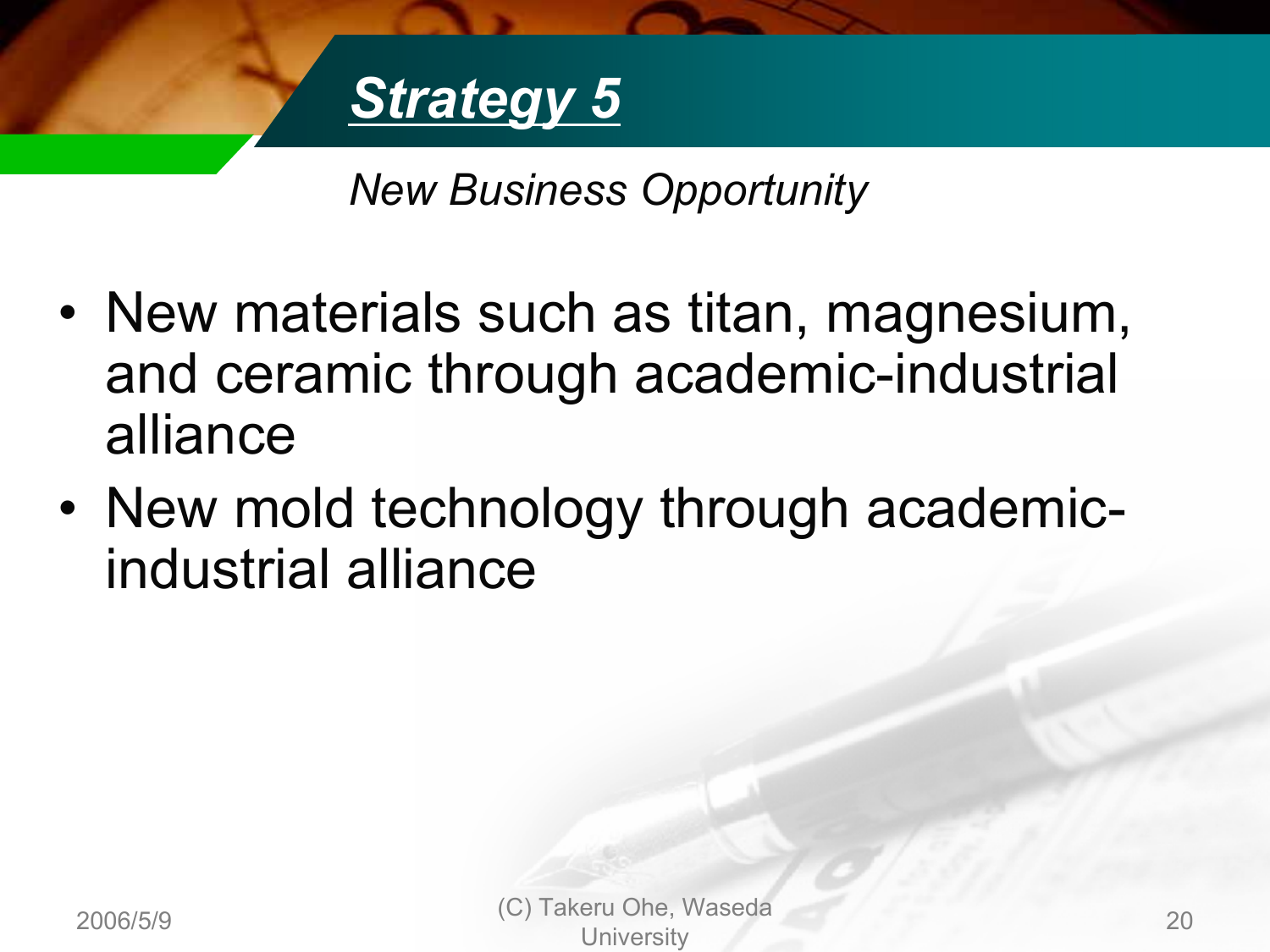

### *Hamano Products K.K.*

- • Implemented Strategy 1 and Strategy 2 for the last two years
- • \$4.0M with 15% ROS (September, 2005)
	- $\mathcal{L}_{\mathcal{A}}$ Cut overtime substantially
	- –Cut damaged works
	- $\mathcal{L}_{\mathcal{A}}$ Started monthly closing
	- $\mathcal{L}_{\mathcal{A}}$ Began small group meetings
	- –Established job estimate standard
	- $\mathcal{L}_{\mathcal{A}}$ Gained new large-company customers
- Preparing Strategy 3 and Strategy 4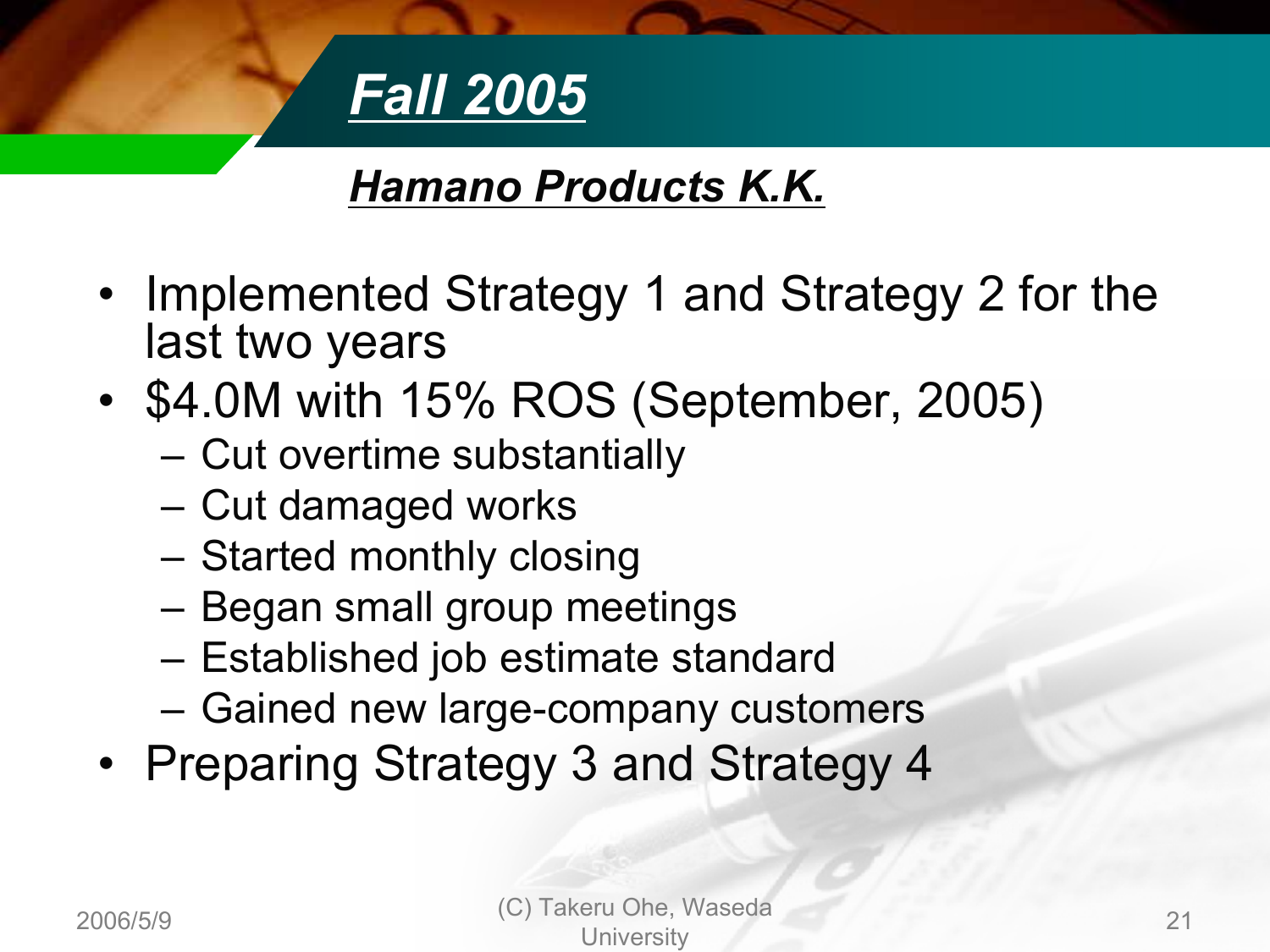

- • MOT/MBA graduates created two consulting firms to support SME and Micro companies
	- Waseda Business Partners, K.K.
	- Waseda Re-vital Partners, K.K.
- Their business models are to receive both a consulting fee as well as a success fee.